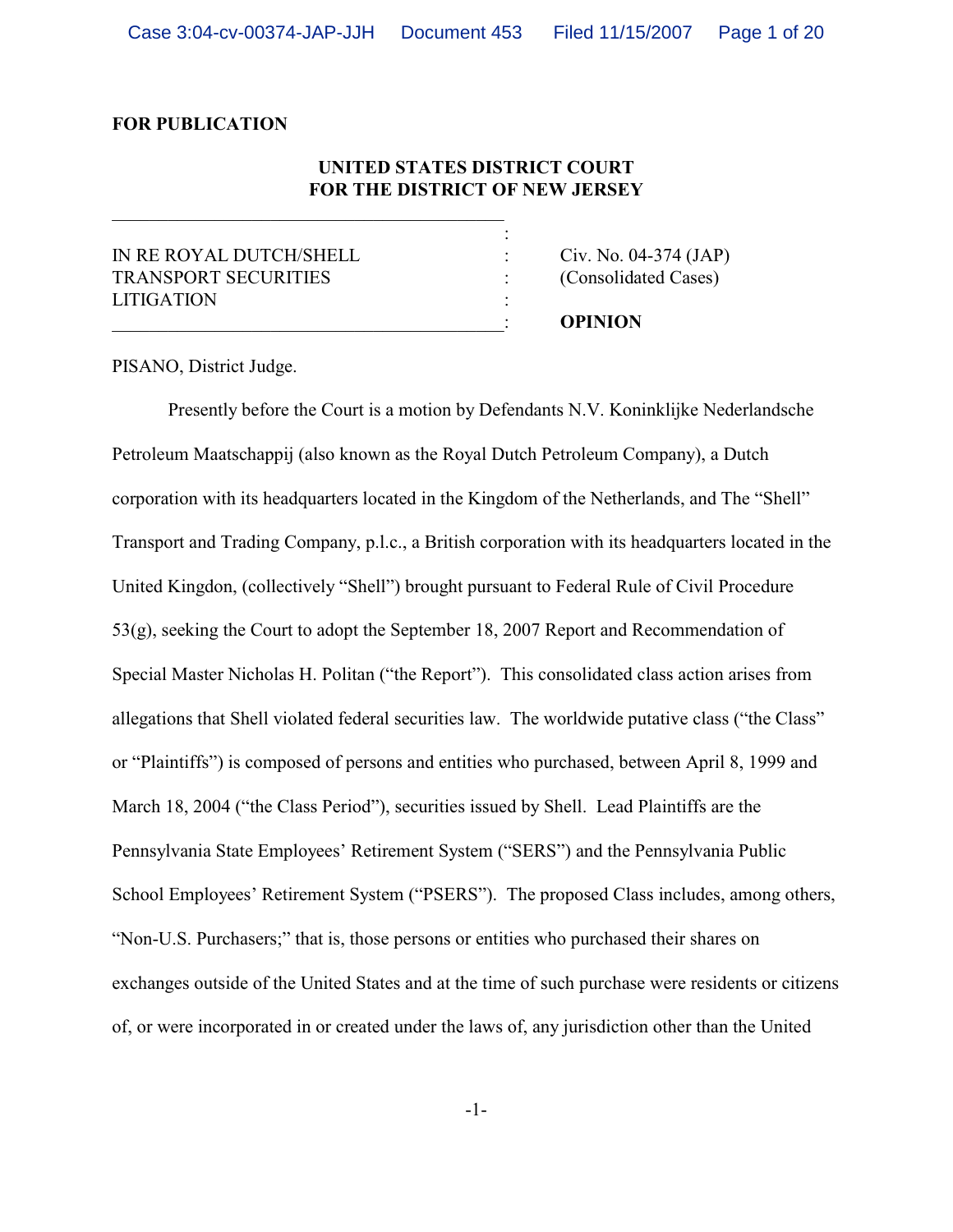States.

In December 2004, Shell moved to dismiss the claims asserted by these Non-U.S. Purchasers pursuant to Federal Rule of Civil Procedure 12(b)(1) for lack of subject matter jurisdiction and later renewed that motion on April 18, 2007. On May 24, 2007, this Court entered an Order, in accordance with the agreement of the parties, whereby it appointed retired United States District Court Judge Nicholas H. Politan as Special Master for the limited purpose of determining whether this Court has subject matter of jurisdiction over the securities claims brought by the Non-U.S. Purchasers. Special Master Politan issued his Report on September 18, 2007, suggesting that the Court does not have subject matter jurisdiction over these claims. On motion by Shell and having reviewed the record as it was presented to the Special Master, the Court now adopts the Special Master's Report and Recommendation and dismisses the securities claims asserted by the Non-U.S. Purchasers included in the putative class.

# **I. BACKGROUND**

This cause of action arises from Shell's announcements that it would reclassify its previously reported (or "booked") proved oil and gas reserves. The first such announcement occurred on January 9, 2004, when Shell stated that it would reclassify 3.9 billion barrels of oil equivalent ("boe") that had been reported as proved reserves for 2002. Again, on March 18, 2004, the last day of the Class Period, Shell announced that it would reclassify an additional 250 million boe that had been reported proved as of December 31, 2002, and would reduce by approximately 220 million boe the amount of proved reserves it had expected to report as of December 31, 2003. The crux of the allegations have been set forth at length in previous opinions by this Court and, thus, the Court sets forth here only those facts relevant to the present

-2-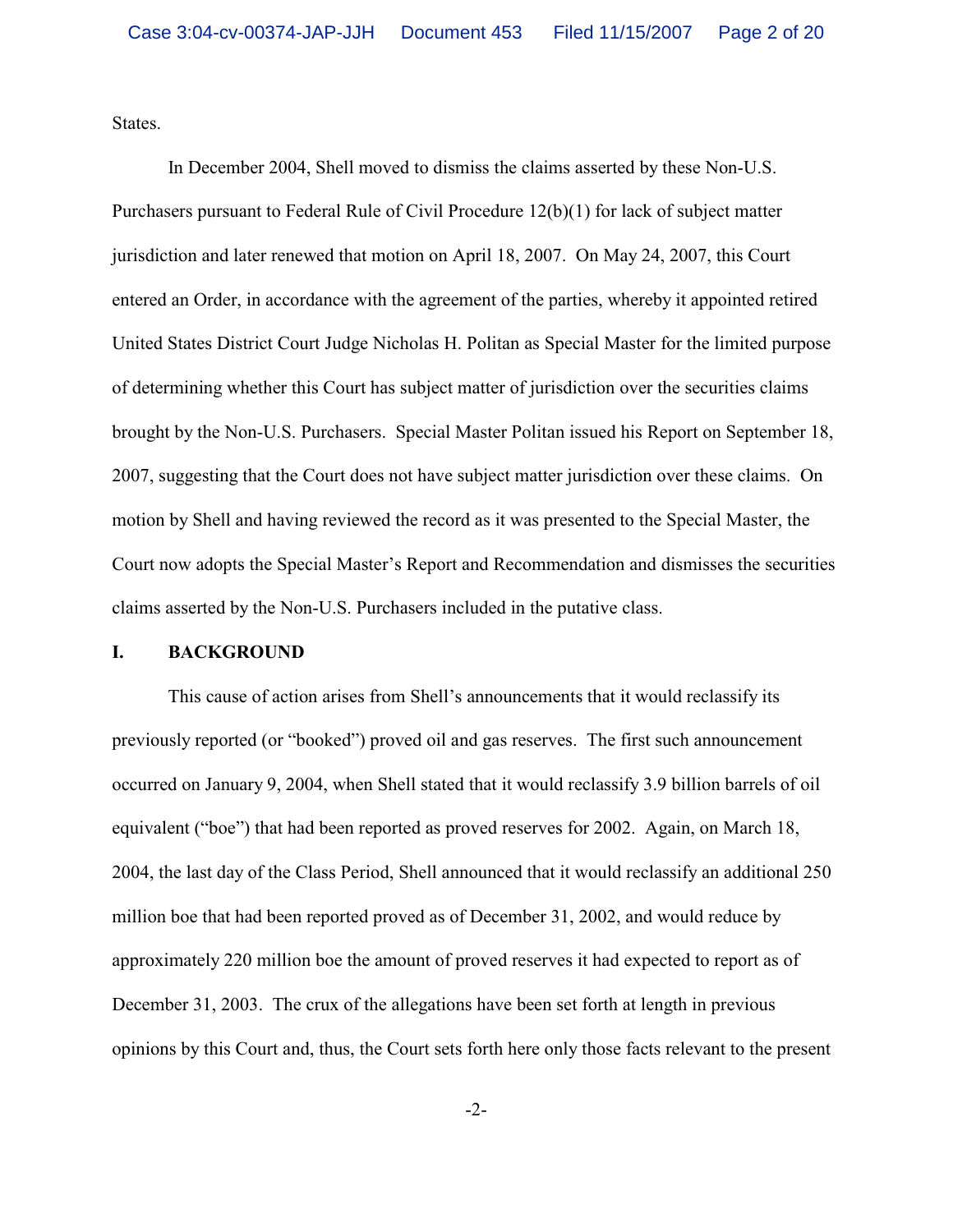issue of subject matter jurisdiction over the Non-U.S. Purchasers. *See in re Royal Dutch/Shell Transp. Sec. Litig.*, 380 F. Supp. 2d 509 (D.N.J. 2005) ("*Royal Dutch I*"); *in re Royal Dutch/Shell Transp. Sec. Litig.*, 2006 WL 2355402 (D.N.J. 2006) ("*Royal Dutch II*"). Relevant to the limited inquiry of subject matter jurisdiction over the Non-U.S. Purchasers' claims, the essence of Plaintiffs' allegations is that Shell "engaged in material and substantial conduct in the United States that was part and parcel of the fraud" and the "U.S. participants in this conduct acted with an awareness of the scheme to book or retain improper proved reserves." (Lead Plaintiffs' Proposed Findings of Facts & Conclusions of Law ("LPs' PFF") ¶¶ 391-92).

Shell first moved to dismiss the Non-U.S. Purchasers in December 2004 before former Chief Judge John W. Bissell, who denied the motion on August 9, 2005. *Royal Dutch I*, *supra*, 380 F. Supp. 2d at 548. Shell argued that Plaintiffs failed to satisfy the "conduct test" for jurisdictional purposes because any conduct allegedly committed in furtherance of Shell's alleged securities violations occurred outside of the United States and thus fell beyond the scope of the federal securities laws. Shell also contended that the Non-U.S. Purchasers did not suffer any effects within the United States as a result of Shell's alleged violations. Nevertheless, the Court held that Plaintiffs, at the pleading stage of the case, alleged sufficient conduct to retain jurisdiction over the Non-U.S. Purchasers' claims. *Ibid.* Subsequently, the parties engaged in extensive discovery and mediation, revealing further proofs in respect of the alleged U.S.-based conduct.

On April 11, 2007, Shell notified the Court and Lead Plaintiffs that it had entered into a Settlement Agreement, filed in the Amsterdam Court of Appeals in the Netherlands, that would resolve all asserted and unasserted claims of Non-U.S. Purchasers. The other parties to that

-3-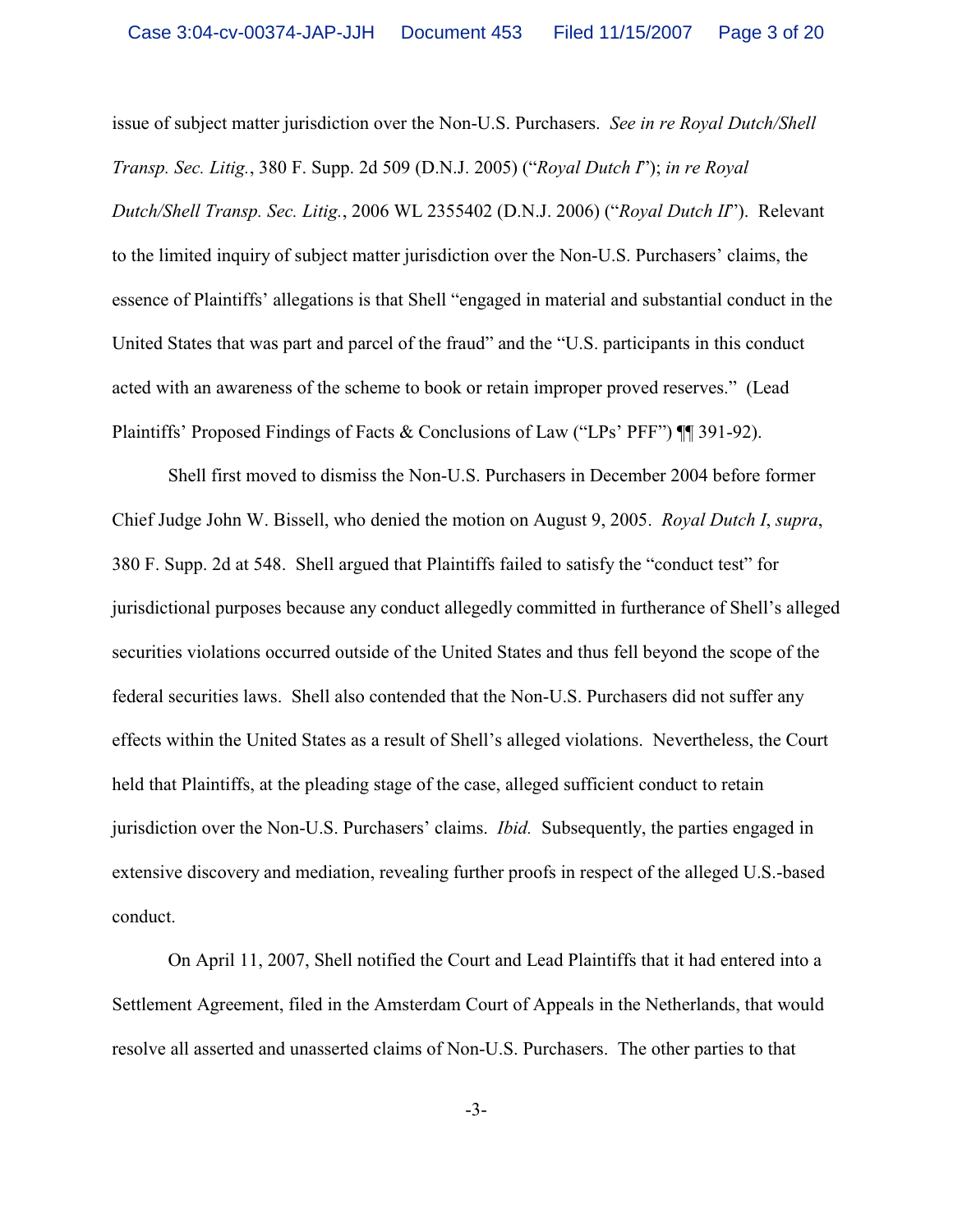Settlement Agreement include a foundation specifically formed to represent the interests of all Non-U.S. Purchasers ("the Foundation"), the Vereniging van Effectenbezitters ("VEB"), a Dutch shareholder advocacy group, and two pension funds that purchased hundreds of millions of shares of Shell stock during the putative class period and that previously had filed securities law actions in this Court. As a joint request by those parties to the Settlement Agreement, Shell sought the Amsterdam Court of Appeals to declare the Settlement Agreement binding on all Non-U.S. Purchasers pursuant to the Dutch Collective Financial Settlement Act. *Wet Collectieve Afwikkeling Massaschade*, *BW* Art. 907-10 (the Civil Code of the Netherlands) and 14 *Rv* Art. 1013-18 (the Code of Civil Procedure of the Netherlands). In response, on April 30, 2007, Lead Plaintiffs filed before this Court a motion to enjoin Shell from seeking such a declaration. Consequently, that Settlement Agreement is conditioned in part on this Court's deciding whether to exercise subject matter jurisdiction over the Non-U.S. Purchasers.

Resulting from that Settlement Agreement, Shell renewed before this Court its motion to dismiss the Non-U.S. Purchasers' claims, pursuant to Federal Rule of Civil Procedure 12(b)(1), for failure to show that sufficient conduct occurred in the United States such that the federal securities laws applies to those claims and for failure to show that the Non-U.S. Purchasers experienced any effect in the United States from Shell's alleged violation of the federal securities laws. Shell also moved to sever and dismiss the Non-U.S. Purchasers' claims based on the doctrines of *forum non conveniens* and comity. Based on Judge Politan's previous involvement with the parties to this suit in respect of their mediation sessions, this Court, on May 24, 2007 and upon the joint proposal by the parties, appointed Judge Politan as Special Master to "consider and review the extensive evidentiary record on the conduct test issues and report to the

-4-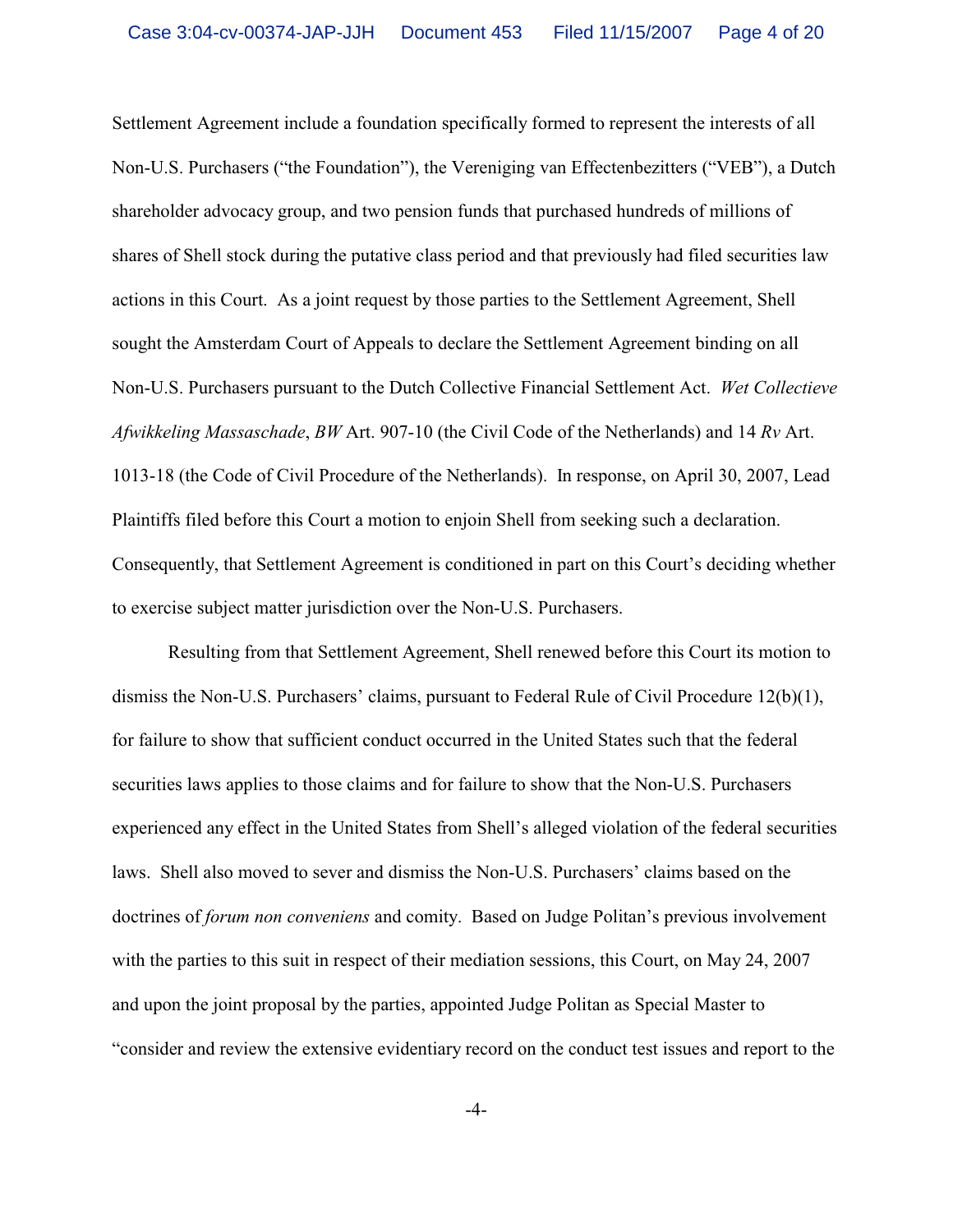Court on his findings and recommendations[.]" The parties also stipulated that the Court would adjourn Shell's motion to sever and dismiss based on the doctrines of *forum non conveniens* and comity until after the Court reviews the Special Master's Report pursuant to Federal Rule of Civil Procedure  $53(g)$ . The parties also agreed that Lead Plaintiffs' motion to enjoin Shell in respect of the Settlement Agreement's binding effect would be withdrawn without prejudice and that, if this Court ultimately dismisses the Non-U.S. Purchasers' claims from the present action, that motion will be deemed withdrawn with prejudice.

On September 18, 2007, in a comprehensive thirty-nine-page opinion, Special Master Politan determined that, despite considering "a multitude of boxes overflowing with transcripts and other exhibits[,] . . . Plaintiffs have not satisfied the 'conduct test' under the operative analysis[.]" (R. at 3). Therefore, Special Master Politan "recommend[ed] that the District Court decline to exercise subject matter jurisdiction over the Non-U.S. Purchasers and exclude them from any class potentially certified in this action." (R. at 3).

Shell now moves to have the Court adopt the Special Master's Report, including Special Master Politan's findings of facts and conclusions of law, in its entirety. Lead Plaintiffs object, contending that the evidence submitted is sufficient to establish subject matter jurisdiction over the Non-U.S. Purchasers' claims.

# **II. DISCUSSION**

# **A. Standards of Review**

Pursuant to Federal Rule of Civil Procedure 53(g), a Court, after affording an opportunity to be heard, may "adopt or affirm; modify; wholly or partly reject or reverse; or resubmit to the master with instructions[]" a special master's order, report, or recommendations. Fed. R. Civ. P.

-5-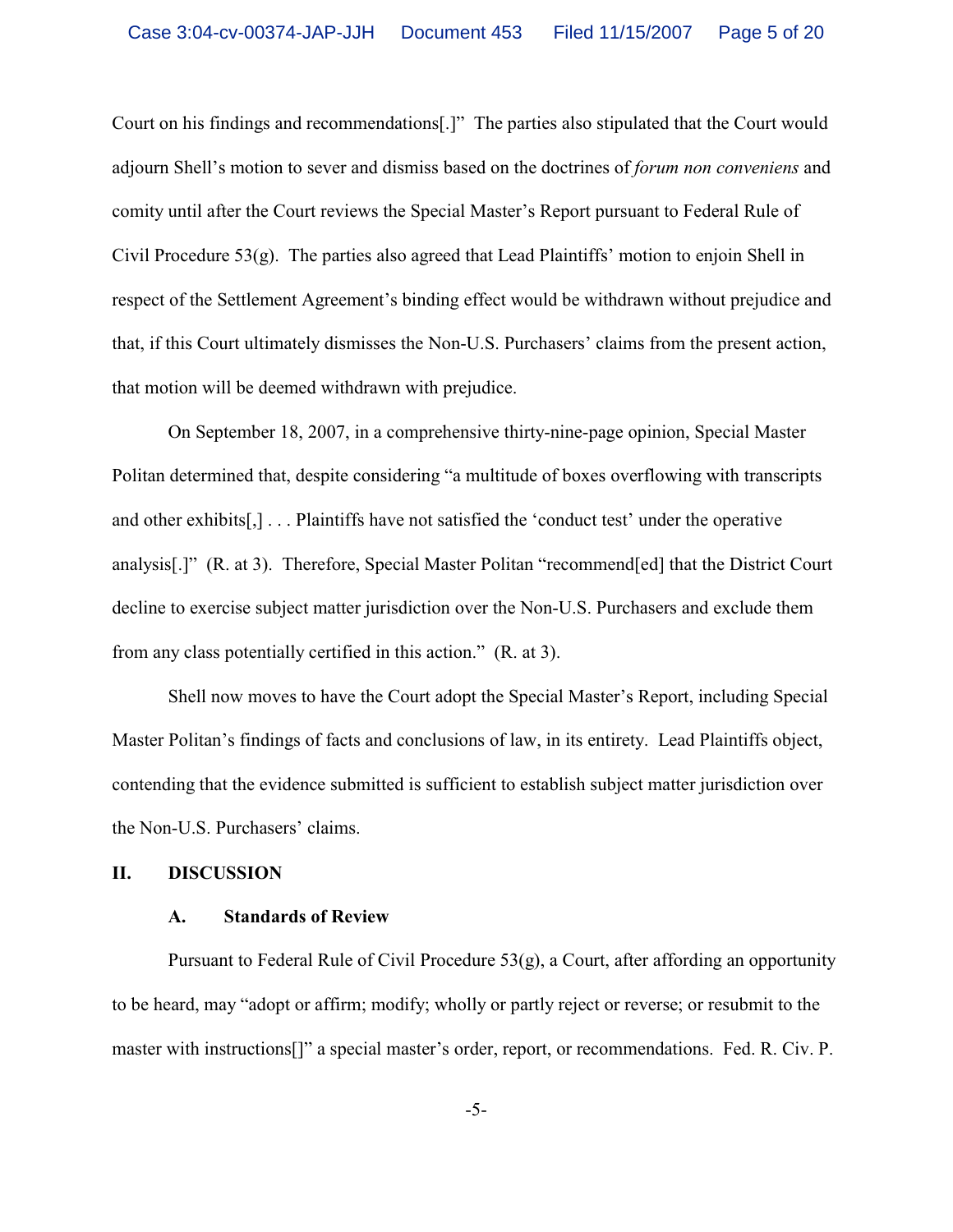53(g)(1). The Court decides *de novo* "all objections to conclusions of law made or recommended by a master[,]" Fed. R. Civ. P.  $53(g)(4)$ , and "all objections to findings of fact made or recommended by a master" unless otherwise stipulated by the parties, Fed. R. Civ. P.  $53(g)(3)$ .

Federal Rule of Civil Procedure 12(b)(1) allows a party to move for dismissal of a case based on lack of subject matter jurisdiction. Fed. R. Civ. P. 12(b)(1). When a defendant makes a motion for lack of subject matter jurisdiction pursuant to that Rule, "the trial court is free to weigh the evidence and satisfy itself as to the existence of its power to hear the case." *Mortensen v. First Fed. Sav. and Loan Ass'n*, 549 F.2d 884, 891 (3d Cir. 1977). Further, "no presumptive truthfulness attaches to plaintiff's allegations, and the existence of disputed material facts will not preclude the trial court from evaluating for itself the merits of jurisdictional claims." *Ibid.* Ultimately, the plaintiff bears the burden of proving that subject matter jurisdiction properly exists in the federal court. *Ibid.*

#### **B. Analysis**

# **1.** *Contacts Test*

As a threshold matter, the Court finds that the Special Master properly defined the "conduct test" applicable to determine whether the Court has subject matter jurisdiction over the Non-U.S. Purchasers' claims. (R. 25-35). Generally, Congress has endowed the district courts with "exclusive jurisdiction of violations" of the Securities Exchange Act of 1934, 15 U.S.C. § 78a *et seq.*, ("the Act") and the rules and regulations adopted under the Act. 15 U.S.C. § 78aa. However, because the Act is silent as to its extraterritorial application, "in addressing transnational frauds, courts must ascertain whether Congress would have wished the precious resources of the United States courts to be devoted to such transactions." *Alfadda v. Fenn*, 935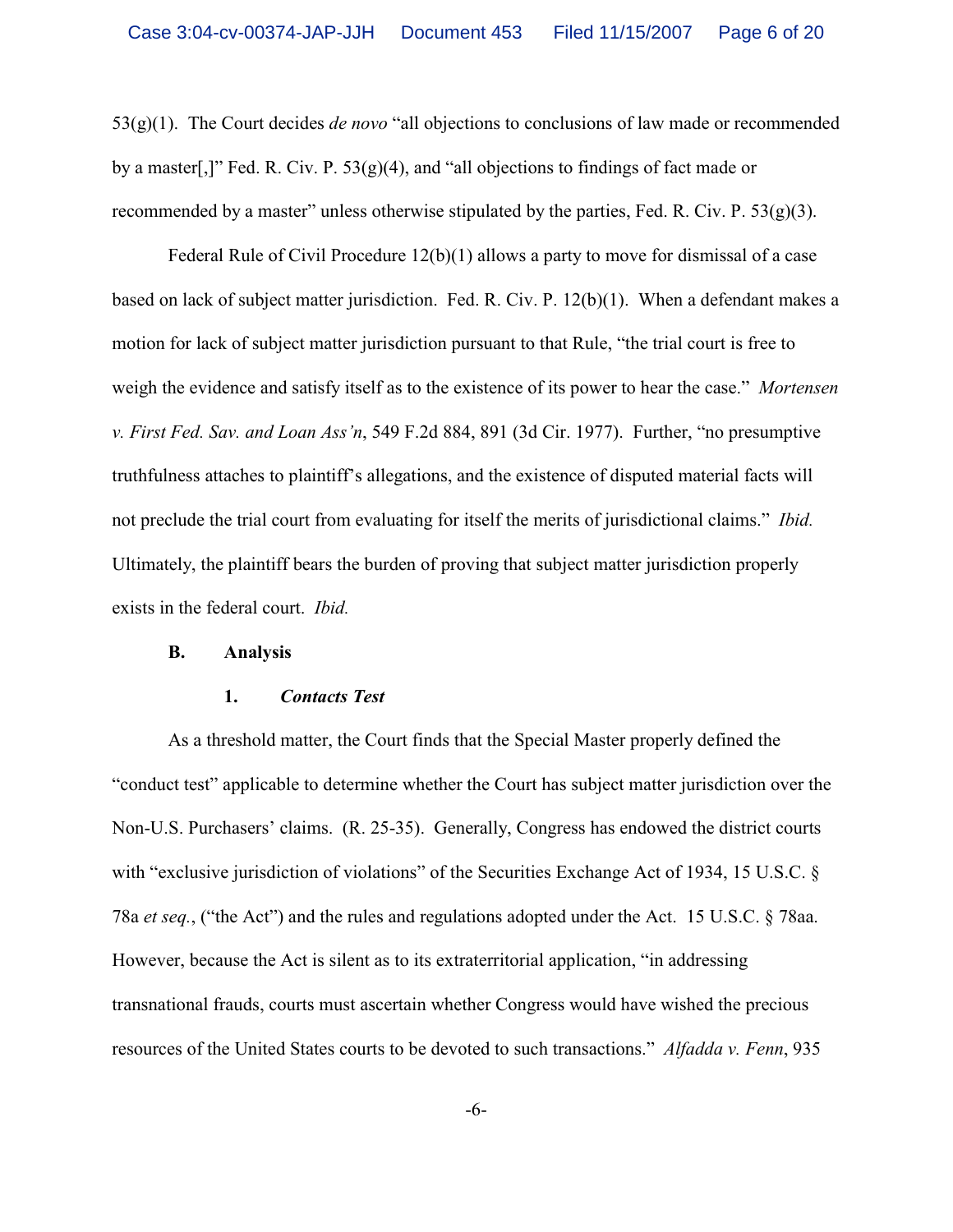F.2d 475, 478 (2d Cir.), *cert. denied*, 502 U.S. 1005 (1991) (internal quotation marks omitted). Although "two tests have emerged for determining whether a federal court has subject matter jurisdiction over a foreign plaintiff's claim under the antifraud provisions of the securities laws[,]" the parties here agree that the conduct test is controlling.<sup>1</sup> Ibid.

Under the conduct test, the Court has subject matter jurisdiction "if the defendant's conduct in the United States was more than merely preparatory to the fraud, and particular acts or culpable failures to act within the United States directly caused losses to foreign investors abroad." *Ibid.* It is generally accepted that "merely preparatory" acts within the United States cannot independently support subject matter jurisdiction. *See Robinson v. TCI/US West Commc'n Inc.*, 117 F.3d 900, 905-06 (5th Cir. 1997). Rather, the Third Circuit has found the existence of such jurisdiction where "it is evident that the defendants' conduct occurring within the borders of this nation was *essential* to the plan to defraud the [plaintiffs]." *Sec. & Exch. Comm'n v. Kasser*, 548 F.2d 109, 115 (3d Cir.), *cert. denied*, *Churchill Forest Indus. Ltd. v. Sec. & Exch. Comm'n*, 431 U.S. 938 (1977) (emphasis supplied). The Third Circuit explained that "[t]he federal securities laws . . . do grant jurisdiction in transnational securities cases where at least some activity designed to further a fraudulent scheme occurs within this country." *Id.* at 114. Although the Third Circuit has not explicitly decided whether jurisdiction requires a showing of direct causation, at least one district court has noted that the Third Circuit does require that "the level of domestic conduct, at the very least, must be significant and material to the fraud." *Tri-Star Farms Ltd. v. Marconi, PLC*, 225 F. Supp. 2d 567, 576 (E.D. Pa. 2002).

 $\frac{1}{1}$  In contrast, the other standard, the "effects test," "asks whether conduct outside the United States has had a substantial adverse effect on American investors or securities markets." *Robinson v. TCI/US West Commc'n, Inc.*, 117 F.3d 900, 905 (5th Cir. 1997) (footnote omitted).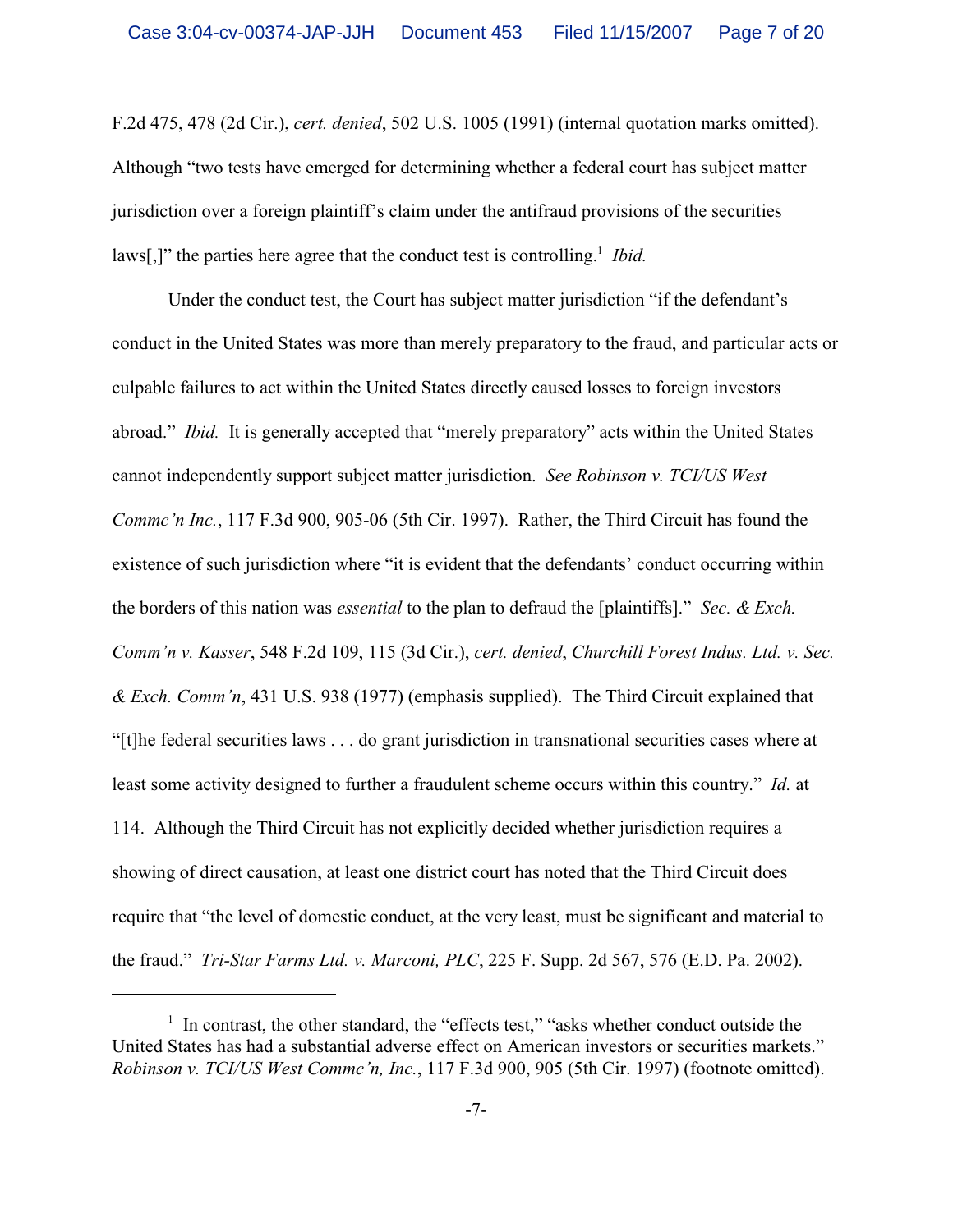Despite the uncertainty as to the precise standard the Third Circuit would apply, the Court recognizes that courts universally have declined to apply federal securities laws in cases involving merely preparatory acts within the United States. *See, e.g.*, *Butte Mining PLC v. Smith*, 76 F.3d 287, 291 (9th Cir. 1996); *IIT v. Vencap, Ltd.*, 519 F.2d 1001, 1018 (2d Cir. 1975). Ultimately, the parties agree that the case law sets forth that the conduct test focuses on where the alleged fraud was either conceived, planned, or executed, or any combination thereof. *See, e.g.*, *Straub v. Vaisman & Co., Inc.*, 540 F.2d 591, 595 (3d Cir. 1976). Thus, there must be some nexus between the conduct in the United States and the alleged fraud.

Requiring a threshold showing of conduct within the United States is consonant with the canon that, "[u]nless Congress has expressed intent otherwise, courts should avoid the extraterritorial application of laws." *Blechner v. Daimler-Benz AG*, 410 F. Supp. 2d 366, 368 (D. Del. 2006). Indeed, "the line has to be drawn somewhere if the securities laws are not to apply in every instance where something has happened in the United States, however large the gap between the something and a consummated fraud and however negligible the effect in the United States or on its citizens." *IIT*, *supra*, 519 F.2d at 1018. In the absence of clear Congressional intent, the Court must take into account policy considerations to determine whether it has subject matter jurisdiction over these claims. *Kasser*, *supra*, 548 F.2d at 116. Accordingly, the Court recognizes the possibility that denying jurisdiction "may embolden those who wish to defraud foreign securities purchasers or sellers to use the United States as a base of operations[,]" whereas assuming jurisdiction may bolster "the prospect of reciprocal action against fraudulent schemes aimed at the United States from foreign sources." *Ibid.*

Nevertheless, because the Non-U.S. Purchasers are presented to the Court as potential

-8-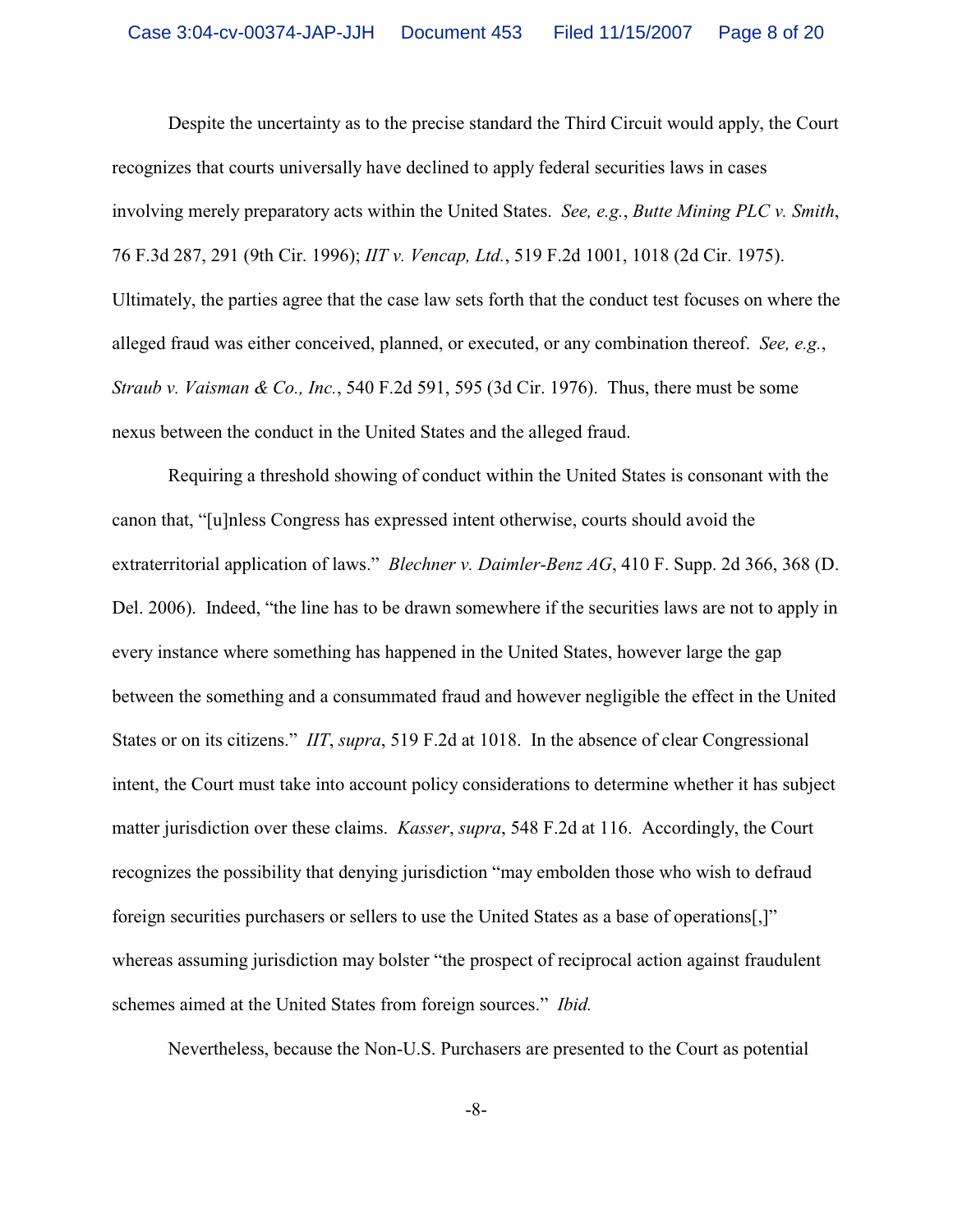class members, the Court must also consider that "[c]lass actions may require different treatment from cases in which there are individual plaintiffs due to 'the likelihood that a very small tail may be wagging an elephant and . . . the doubt that a judgment of an American court would protect the defendants elsewhere.'" *Blechner*, *supra*, 410 F. Supp. 2d at 373 (quoting *IIT*, *supra*, 519 F.2d at 1018 n.31). Finally, the Court must consider the ultimate goals of the Exchange Act: that is, "to insure high standards of conduct in securities transactions *within this country* in addition to protecting *domestic* markets and investors from the effects of fraud." *Kasser*, *supra*, 548 F.2d at 116 (emphasis supplied).

Considering the case law and the policy implications, the Special Master aptly concluded that "the conduct test is satisfied and [courts will] exercise subject matter jurisdiction over foreign investors' foreign transactions only where the alleged fraud was contrived in or from the United States or arose from activities in the United States." (R. 35). Finding this conclusion a correct reiteration of the conduct test, the Court adopts the Special Master's conclusions of law as to the proper standard under which the Court must determine whether subject matter jurisdiction exists over the Non-U.S. Purchasers' claims. Accordingly, the Court next must determine anew whether Shell's conduct within the United States was significant and material to the alleged fraud such that the Court has jurisdiction over the Non-U.S. Purchasers' claims. *See Tri-Star Farms*, *supra*, 225 F. Supp. 2d at 576. Therefore, the Court now turns to the Special Master's findings of fact as to the alleged U.S.-based conduct.

#### **2.** *Findings of Fact*

Having reviewed the parties' factual submissions to the Special Master, the Court now adopts the Special Master's findings of facts and sets them forth herein. As found by the Special

-9-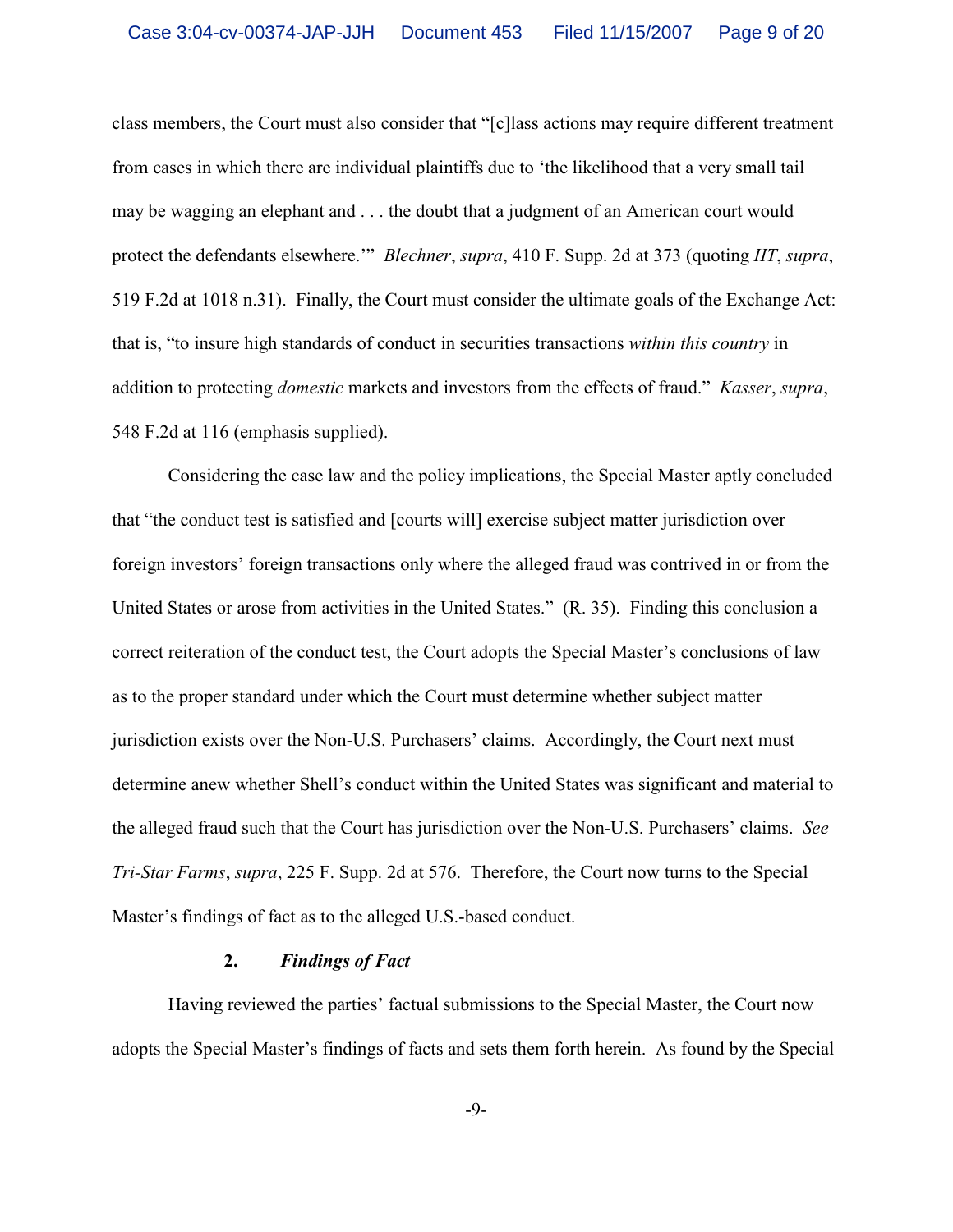Master, Plaintiffs categorize Shell's alleged fraud within the United States into three series of actions: (1) investor relations activities; (2) the estimation and calculation of proved reserves by a U.S.-based Shell service organization, Shell Deepwater Services ("SDS"); and (3) services performed by another U.S.-based Shell service organization, Shell Exploration and Production Technology, Applications and Research ("SEPTAR"), which permitted Shell operating units ("OUs") to either maintain proved reserves bookings or book additional proved reserves. (R. at 5-6 (citing LPs' PFF ¶ 393)).

Shell, its executives, and its key employees are all predominantly based in Europe. (R. at 6). Because both Royal Dutch and Shell Transport listed shares on the New York Stock Exchange, both companies were required to comply with federal securities laws, including the filing of a joint Annual Report on Form 20-F with the Securities and Exchange Commission ("SEC"). (Capell Decl. Ex. B-106). Nevertheless, the Special Master found that "a great majority of the securities traded during the Class Period were traded on foreign exchanges and by the Non-U.S. Purchasers." (R. at 8). Generally, the majority of the combined shares of Royal Dutch and Shell Transport were registered in Amsterdam and London, not in the United States. (Clark Decl. ¶ 10; Scaturro Decl. ¶ 4(c)).

To perform the corporations' operational functions, Royal Dutch and Shell Transport owned shares of two Group Holding Companies, Shell Petroleum N.V. and The Shell Petroleum Company Limited (collectively, "the Group Holding Companies"). (Capell Decl. Ex. B-106; Haber Decl. Ex. 71 at MISC0004562 & Ex. 90 at RJW00890158). The Group Holding Companies, in turn, owned the OUs and the service companies within the Royal Dutch/Shell Group of Companies ("the Group").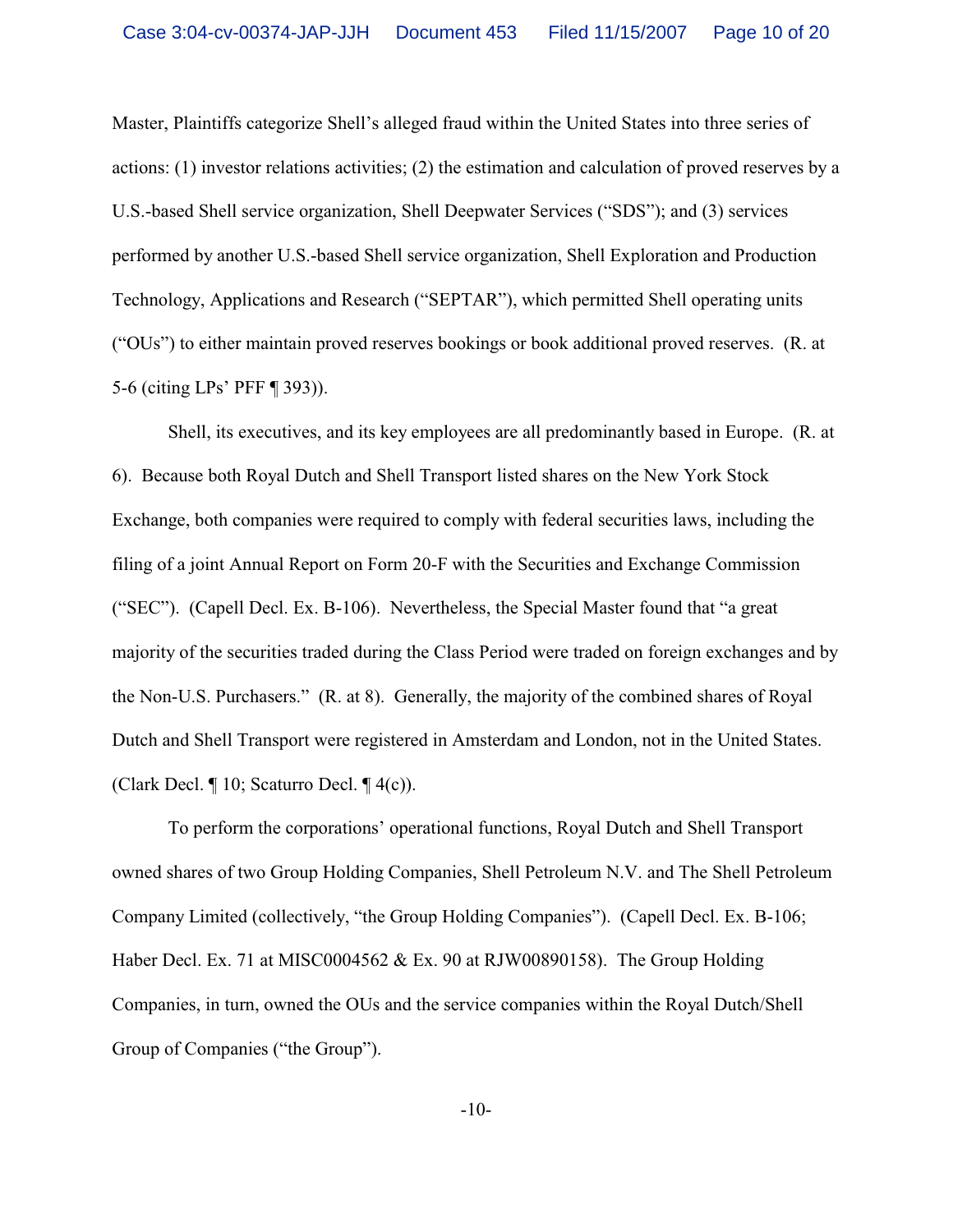Although the Group's operations were divided into five business components, only one of those five—Exploration and Production ("EP")—is relevant to the present case. (Capell Decl. Ex. B-106; Aalbers Decl. ¶ 5). EP, which maintained its headquarters in the Netherlands, operated to locate and produce crude oil and natural gas through its OUs. EP also designed and operated infrastructure needed to deliver hydrocarbons to the marketplace. (Capell Decl. Ex. B-106). The EP Executive Committee ("ExCom") supervised EP's operations from the Netherlands, and the Regional Business Directors supervised EP's OUs from a base located in The Hague, Netherlands until the second half of 2002. (Brass Decl. ¶ 12; Brass Dep. at 88:18- 20; Dmitronow Decl. Ex. A-3 at PBW0016403; Sidle Decl. ¶ 1).

# **a. Investor Relations Activities**

Plaintiffs argue that activities involving Shell's communications to the investing public occurred within the United States. However, the Special Master determined that "the genesis of all original disclosures relevant to the investing public was [in] Europe." (R. at 12). All conduct relating to preparing and approving Shell's aggregate proved reserves occurred outside the United States. The process was such that, after receiving data from OUs worldwide, Shell would compile, review, and approve its aggregate proved reserves from its Netherlands headquarters. The Group Reserves Coordinator ("the GRC"), who was based at EP headquarters in the Netherlands throughout the Class Period, was the leader of this process. (Roosch Decl. ¶ 8; Barendregt Decl. ¶ 32). Ultimately, Shell reported proved reserves to the investing public and the SEC from the Netherlands or the United Kingdom.

Notably, the Group Reserves Auditor ("the GRA"), located in the Netherlands, periodically audited the OUs and reported to EP in respect of each OUs compliance with Shell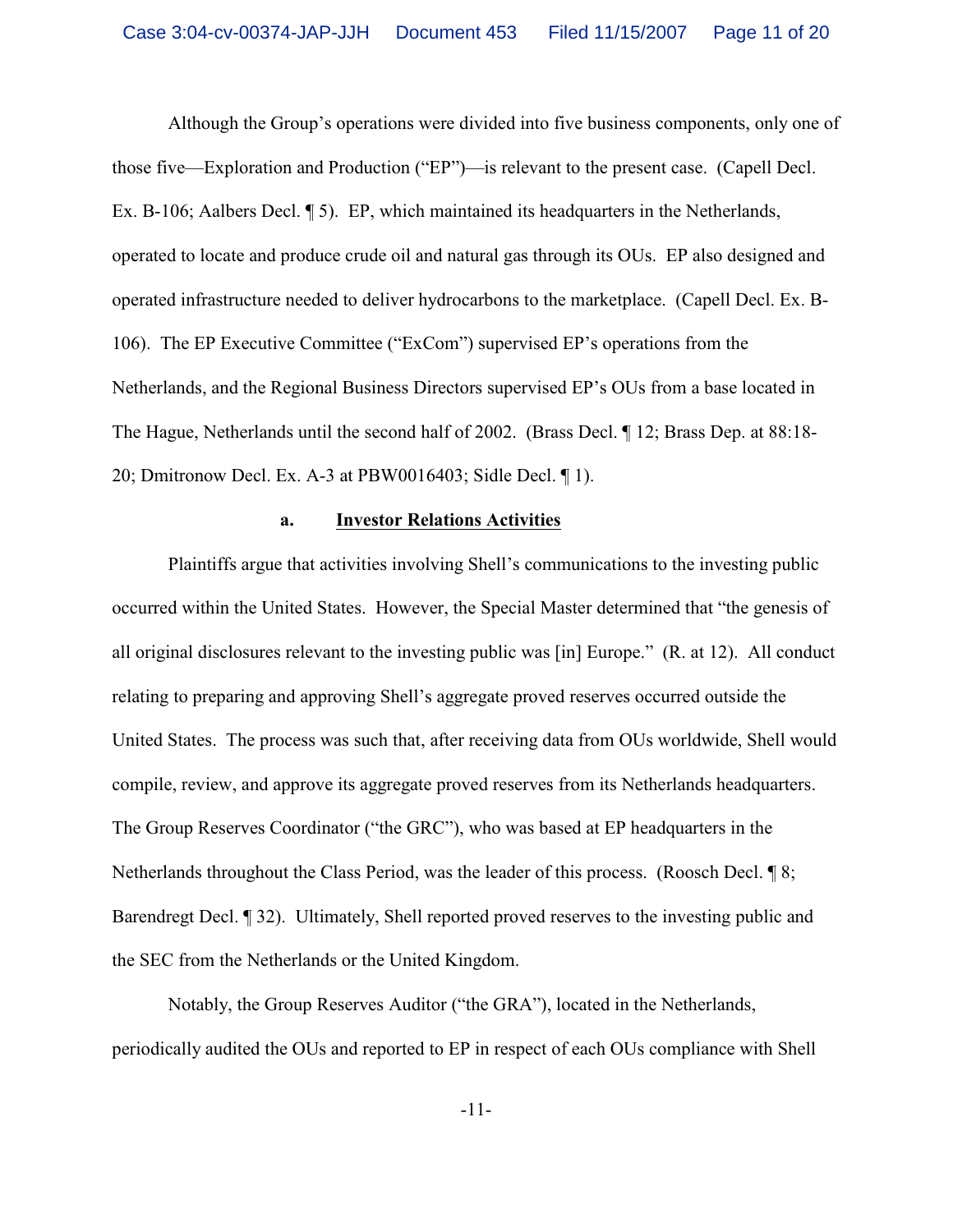Guidelines in their estimates of proved reserves. (Barendregt Dep. at 195:2-9, 98:5 to 99:16). The GRA reviewed the GRC's aggregate proved reserves estimate, in addition to the proved reserves estimates submitted by each OU for the Annual Review of Petroleum Resources ("ARPR"). (Barendregt Decl. ¶ 33). After the submission of the ARPR, Shell's external auditors, KPMG International, based in the Netherlands, PricewaterhouseCoopers ("PwC"), based in the United Kingdom, ExCom, and the Deputy Group Controller, based in London, reviewed the GRA's Year-End Review. (Barendregt Decl. ¶ 35; van Poppel Decl. ¶¶ 6, 8, 12, 17-19, 20; van Poppel Dep. at 90:15-23, 91:2-5; Brass Decl. ¶ 30). Ultimately, ExCom reviewed and approved the proposed estimates and, at that point, Shell would disclose those estimates to the public and to the SEC, via its Form 20-F. (Brass Decl. ¶ 30; Aalbers Dep. at 119:10-24; Roosch Dep. at 267:8-20; Brass Decl. ¶ 32; Capell Decl. Ex. B-106).

Shell's Investor Relations ("IR") and External Affairs groups were based in London. (Henry Decl. ¶ 15). However, Shell maintained separate IR offices in London, The Hague, and New York, each responsible for communicating with analysts and investors within their respective regions. (Sexton Decl. ¶ 4). The manager of each of these offices reported to the Head of Group Investor Relations in London; then, Shell's External Affairs Department communicated with the media primarily from London and, at times, from The Hague. (Henry Dep. 23:24 to 24:17, 55:13-16, 55:19 to 56:5; Jacobi Dep. 20:18-24, 21:9-16, 22:3-8, 140:1-2). In addition, the IR group generated all presentations and communications with investors in London or The Hague. (Sexton Decl. ¶ 16).

Moreover, the New York IR office was not involved in the preparation of Shell's Fourth Quarter and Full-Year Results Announcements ("4th Quarter QRA"), which included

-12-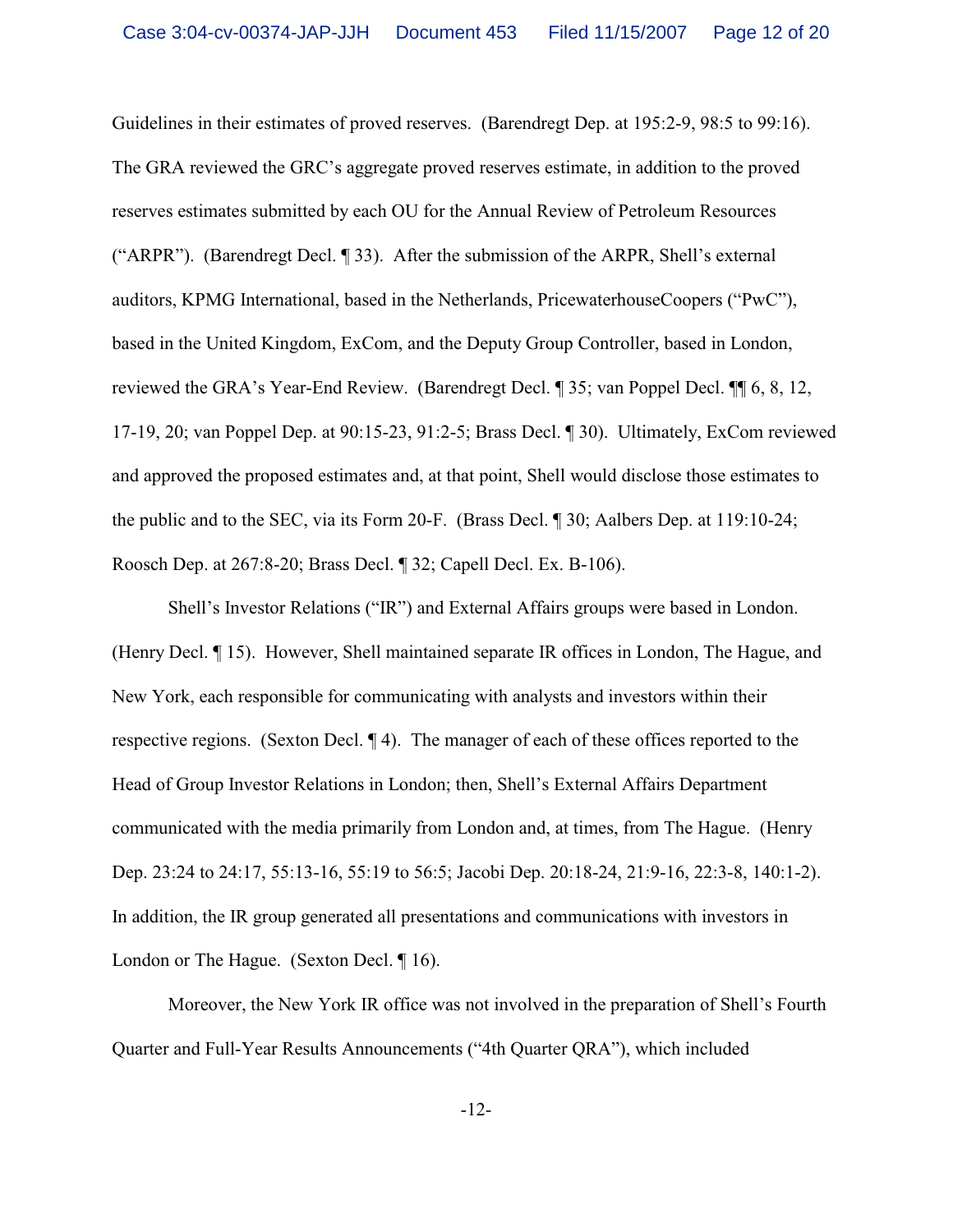information on Shell's proved reserves replacement ratio ("RRR"). (Sexton Decl. ¶ 13(a)). The New York IR office similarly did not handle the SEC filings of the 4th Quarter QRA, (Henry Decl. ¶ 21), and all press conferences in respect of the 4th Quarter QRA were held in The Hague and London, but never in the United States, (van der Steenstraten Decl. ¶ 5(c); Sexton Dep. at 63:11-14, 63:18-22; Jacobi Dep. at 63:21-24, 68:20 to 69:4).

Although Shell executives conducted meetings or "road shows" with large shareholders and analysts in the United Kingdom, Continental Europe, and the United States, (van der Steenstraten Decl. ¶ 5(d)), none of the meetings held in the United States were with Europeanbased investors or analysts, (Henry Decl. ¶ 38). Also, even though EP made a presentation in Houston in 2002, (Henry Decl. ¶ 45), there is nothing in the record that suggests that the presentation involved proved reserves, (Henry Dep. at 220:5-11, 222:9-16, 228:18-20).

# **b. Activities of U.S.-Based Shell Service Organizations**

Plaintiffs also argue that sufficient conduct within the United States could be established by Shell's activities via the actions of two U.S.-based service organizations, SDS and SEPTAR. SDS specialized in deepwater exploration, appraisal, development, and production, (Sears Dep. at 27:7-17; Warren Dep. at 51:12-17, 52:2-6; Capell Decl. Ex. B-8A), and its staff members were located either in Houston, Texas or New Orleans, Louisiana, (Bichsel Dep. at 106:7-10). SDS provided deepwater technical services primarily to Shell's Exploration and Production Company ("SEPCo"), EP's U.S.-based OU, which operated certain deepwater assets in the Gulf of Mexico. (Platenkamp Dep. at 272:7-16). Although one division of SDS sometimes provided estimates of hydrocarbon resource volumes to one OU, (Kennett Dep. at 270:11 to 271:8), SDS never assumed any OU's obligation to estimate and report its proved reserves in its ARPR submission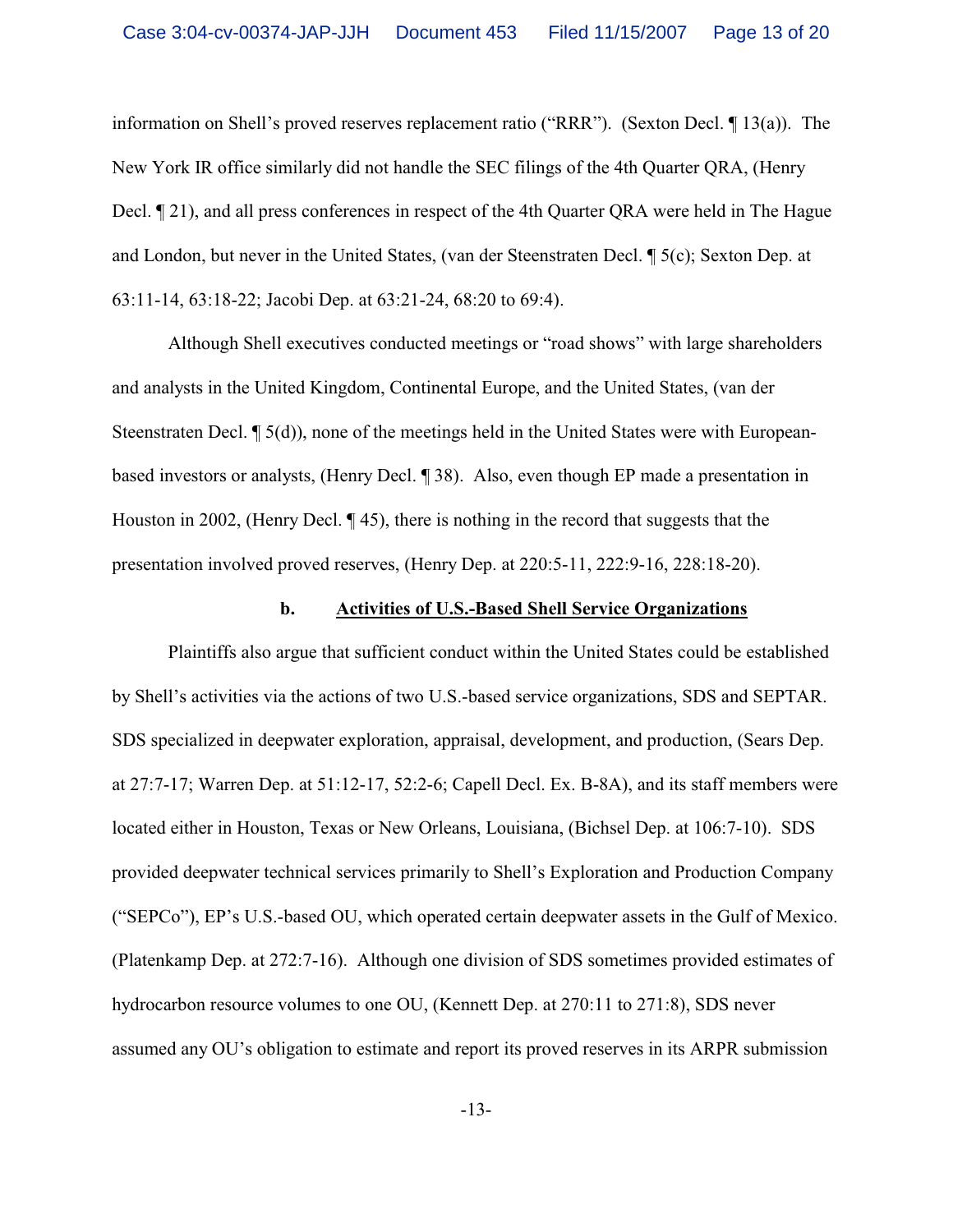to the GRC in the Netherlands, (Bichsel Dep. at 155:2-6; Hines Dep. at 122:25 to 123:7).

While SDS specialized in deepwater development and production, SEPTAR specialized in research and development of technology. (Hoffman Dep. at 27:14-15; Percival Decl. ¶ 9; Capell Decl. Ex. B-5; Darley Dep. at 11:4 to 12:2). During the relevant time period, a majority of SEPTAR's staff was based in Rijswijk, Netherlands, but a minority worked in Houston, Texas. (Capell Decl. Ex. B-9; Percival Decl. ¶ 11; Henderson Decl. ¶ 7). Specifically, Plaintiffs argue that two of SEPTAR's five "clusters" engaged in conduct relevant to Shell's alleged fraudulent conduct: the Shared Earth Model ("SEM") cluster and the Geosciences and Integrated Services ("GIS") cluster. (Capell Decl. Ex. B-9; Percival Decl. ¶ 9; Henderson Decl. ¶ 8). During the Class Period, SEM began to develop software designed to enhance seismic pictures by filtering out "noises" created during seismic imaging of the Earth's subsurface. (Hoffman Dep. at 19:11-15, 113:22-25). Plaintiffs contend that the use of this technology was used in connection with ascertaining Shell's proved reserves.

The other SEPTAR cluster, GIS, provided subsurface technical services for Shell's OUs. (Henderson Decl. ¶¶ 8, 22; Percival Decl. ¶¶ 9, 25). GIS consisted of several sub-clusters, including AGI, its largest sub-cluster, and AGH, one of its smallest sub-clusters. (Capell Decl. Ex. B-22; Percival Decl. ¶ 12). AGH performed technical services and field studies primarily for SEPCo in Houston, in addition to Shell OUs located outside of the United States. (Warren Dep. at 50:15-22; Henderson Decl. ¶ 19; Barendregt Decl. ¶ 18). The majority of AGH's employees was located in Houston, Texas. (Henderson Decl. ¶ 9). However, neither AGH nor AGI held responsibilities that included any reporting or maintaining of proved reserves. (Percival Dep. at 150:21-25, 68:24 to 69:8; Percival Decl. ¶ 17-20; Okon Decl. ¶ 6; Kluesner Dep. at 175:7-12;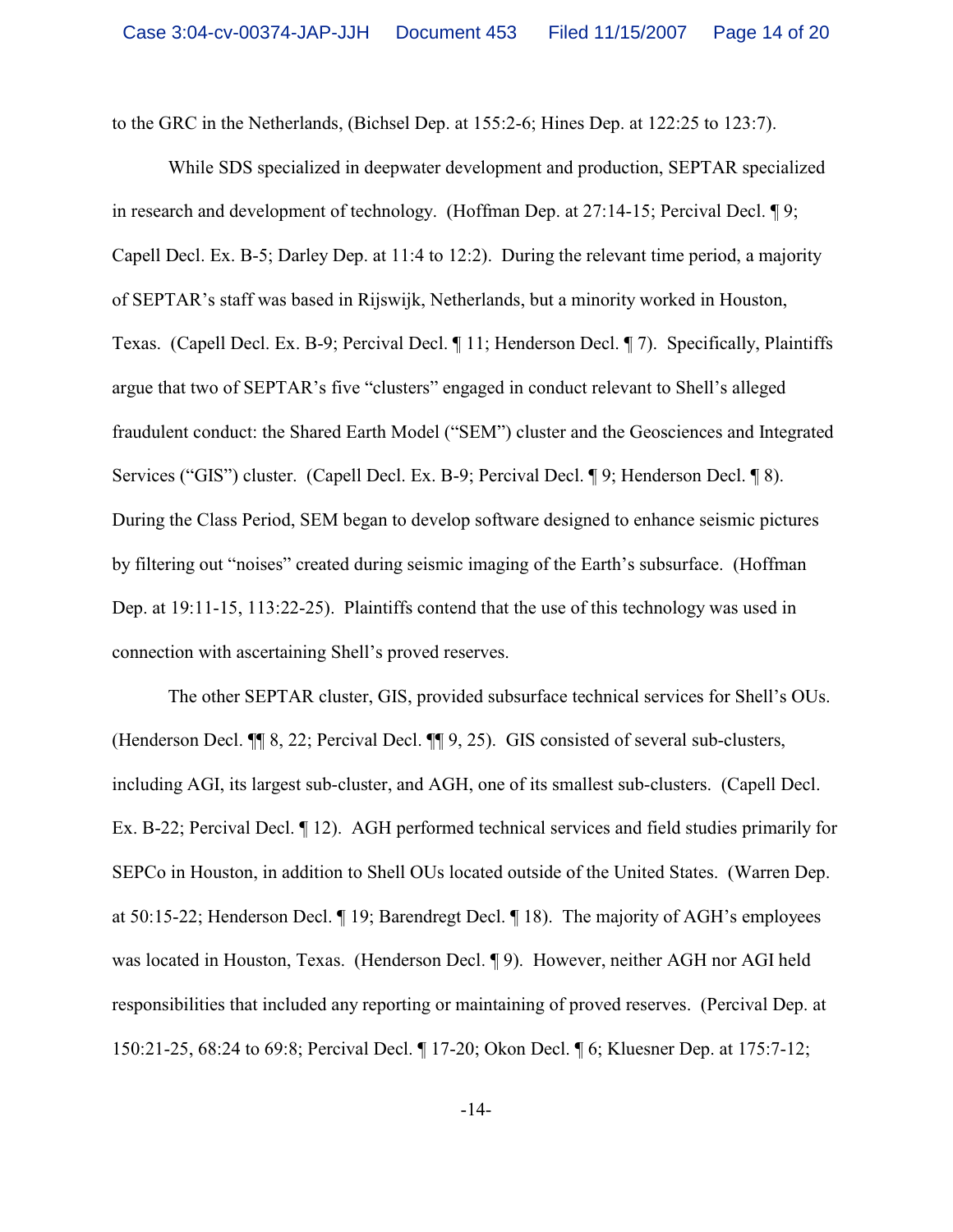Darley Dep. at 22:23 to 23:4).

# **3.** *Analysis*

The issue is thus formed: whether Shell's conduct discussed above is sufficient to establish subject matter jurisdiction under the Exchange Act over the claims of the Non-U.S. Purchasers. Plaintiffs challenge the Special Master Report's findings of fact and conclusion that there is insufficient proof as to Shell's U.S.-based conduct. Specifically, Plaintiffs submit that it proffered sufficient proof that the U.S.-based organizations, SDS and SEPTAR, did engage in conduct within the United States aimed to further the fraudulent scheme alleged by the Non-U.S. Purchasers.

First, the Court finds that the Special Master correctly found that, based on the record, Shell did not engage in any fraud-related activity targeted at the Non-U.S. Purchasers within the United States by virtue of its investor relations activities. (R. at 14). Second, the activities of SDS and SEPTAR were not related to either the reporting of proved reserves or maintaining the allegedly overstated reserves. (R. at 15). In respect of SDS, that organization was not involved in the estimation or reporting of proved reserves, the source of the alleged fraud. Further, regarding SEPTAR's SEM cluster, the Court agrees with the Special Master's finding that, because SEM's technology was undeveloped during the Class Period, "the OUs could not have used meaningfully any of SEM's technology or capabilities for any purpose, let alone for some purpose connected with proved reserves." (R. at 16).

Plaintiffs also argue that the OU Shell Nigeria Exploration and Production Company ("SNEPCO") retained the Bonga Integrated Studies Team ("BIST"), a subset of SDS, to provide technical and economic services necessary to develop Nigeria's deepwater fields and to calculate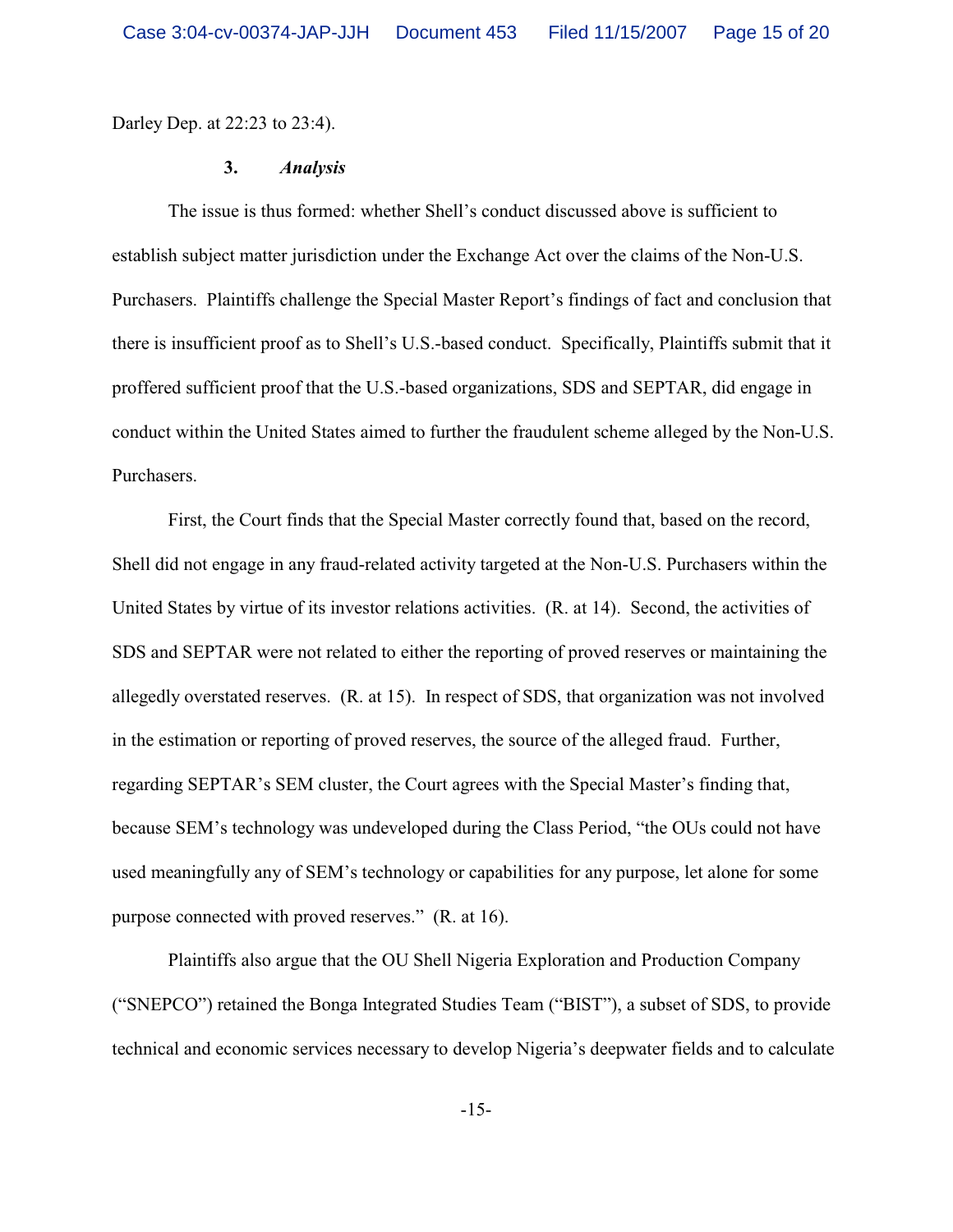proved reserves for SNEPCO. However, as found by the Special Master, the facts show that SNEPCO, which maintains its headquarters in Nigeria—and not BIST—was the entity ultimately responsible for the estimate and report to the GRC of its proved reserves; indeed, the evidence does not suggest that SDS's work for SNEPCO involved those proved reserves that were later recategorized. (R. at 17-18 (citing McFadden Decl. ¶¶ 13-14; Bichsel Decl. ¶ 10; Varley Decl. ¶ 12; Kennett Dep. at 270:11 to 271:8; McVeigh Dep. at 74:25 to 75:6, 109:7-12)).

Next, Plaintiffs allege that Shell Development Angola ("SDAN") hired SDS in 2000 to perform the technical work that would lead to a reserves booking in a deepwater resource operated by a subsidiary of BP, p.l.c. ("BP") as part of a joint venture between BP and Shell. (R. at 18). Plaintiffs also submit that SDS participated in calculating 121 million boe in proved reserves that SDAN reported during the Class Period and that were later recategorized in 2004. (R. at 18). Although SDS did give preliminary input into SDAN's reporting of the proved reserves in Angola, SDAN maintained exclusive control of its proved reserves calculations and its ARPR submission to the GRC. (Inglis Decl. ¶ 8; Hines Dep. at 203:17-19; Hines Decl. ¶ 13; Parry Dep. at 184:7-15; Capell Decl. Ex. B-138 and -163A). Similarly, the Court rejects Plaintiffs' arguments that SDS was involved with the reporting of proved reserves submitted by Brunei Shell Petroleum ("BSP") and SBEP, a Brazilian organization. (R. at 19). There is nothing in the record tending to show that SDS's field study and development work related to BSP's or SBEP's reporting of their proved reserves.

In respect of SEPTAR's conduct, Plaintiffs contend that SEPTAR worked for Shell Venezuela S.A. ("SVSA") to perform field studies relating to the boe of proved reserves that were later recategorized and that its Houston-based sub-cluster, AGH, performed work relating to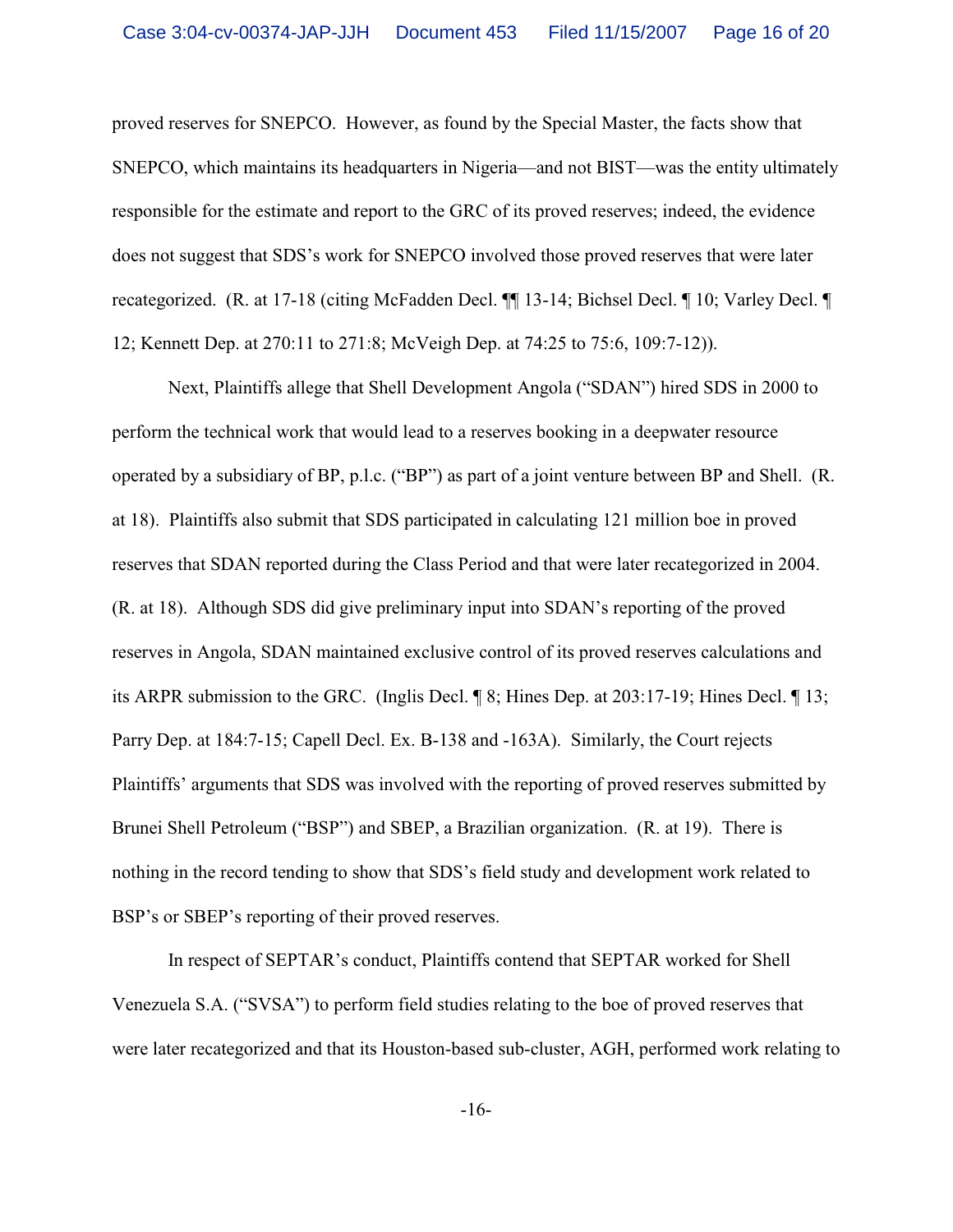proved and expectation reserves reported by Petroleum Development Oman ("PDO") and Shell Exploration China Limited ("SECL"). Specifically, Plaintiffs assert that SVSA hired SEPTAR to conduct field studies of the Urdaneta West fields in Venezuela between 1998 and 2002 and that this work is somehow linked to 46 million boe of restated proved reserves. (Pls. Fact Stmt. at 61-63). As noted by the Special Master, SEPTAR was not formed until July 1, 1999; thus, SEPTAR could not have been involved with SVSA in 1998. (R. at 22 (citing Capell Decl. Ex. B-16; Percival Dep. at 25:3-12; Percival Decl. ¶ 8; Henderson Decl. ¶ 7)). In addition, when AGH conducted its field study for SVSA in 2002, SVSA had already reported the 46 million boe for 2000 and 2001. (Pls. Ex. 146 at V00220021). Ultimately, there is insufficient evidence to suggest that U.S.-based SEPTAR was involved in the reporting of the proved reserves in issue in this case by virtue of its field studies conducted for SVSA.

Turning to AGH's conduct with PDO, the Court also finds that such conduct was unrelated to the alleged overstated proved reserves. In 2004, PDO restated previously booked proved reserves for 37 of its 125 fields. (Pl. Ex. 96). Indeed, between 2001 and 2003, AGH performed technical services for eight of those thirty-seven fields. (Percival Decl. ¶ 28; Henderson Dep. at 108:11-25, 142:13 to 143:8, 143:21 to 144:25). However, the services provided by AGH, which included a report on improved recovery for some of PDO's oil fields, did not include any recommendations in respect of reporting proved reserves. (Pls. Ex. 44 at 6 & attachments 1-3; Henderson Decl. ¶ 22; Henderson Dep. at 126:20-23; Percival Decl. ¶ 25; Capell Decl. Ex. B-24). In addition, AGH's enhanced oil recovery ("EOR") feasibility reports on five of PDO's fields did not include any estimate or report on proved reserves, (Henderson Decl. ¶ 23), but were limited to whether the use of a particular EOR technique is feasible on a specific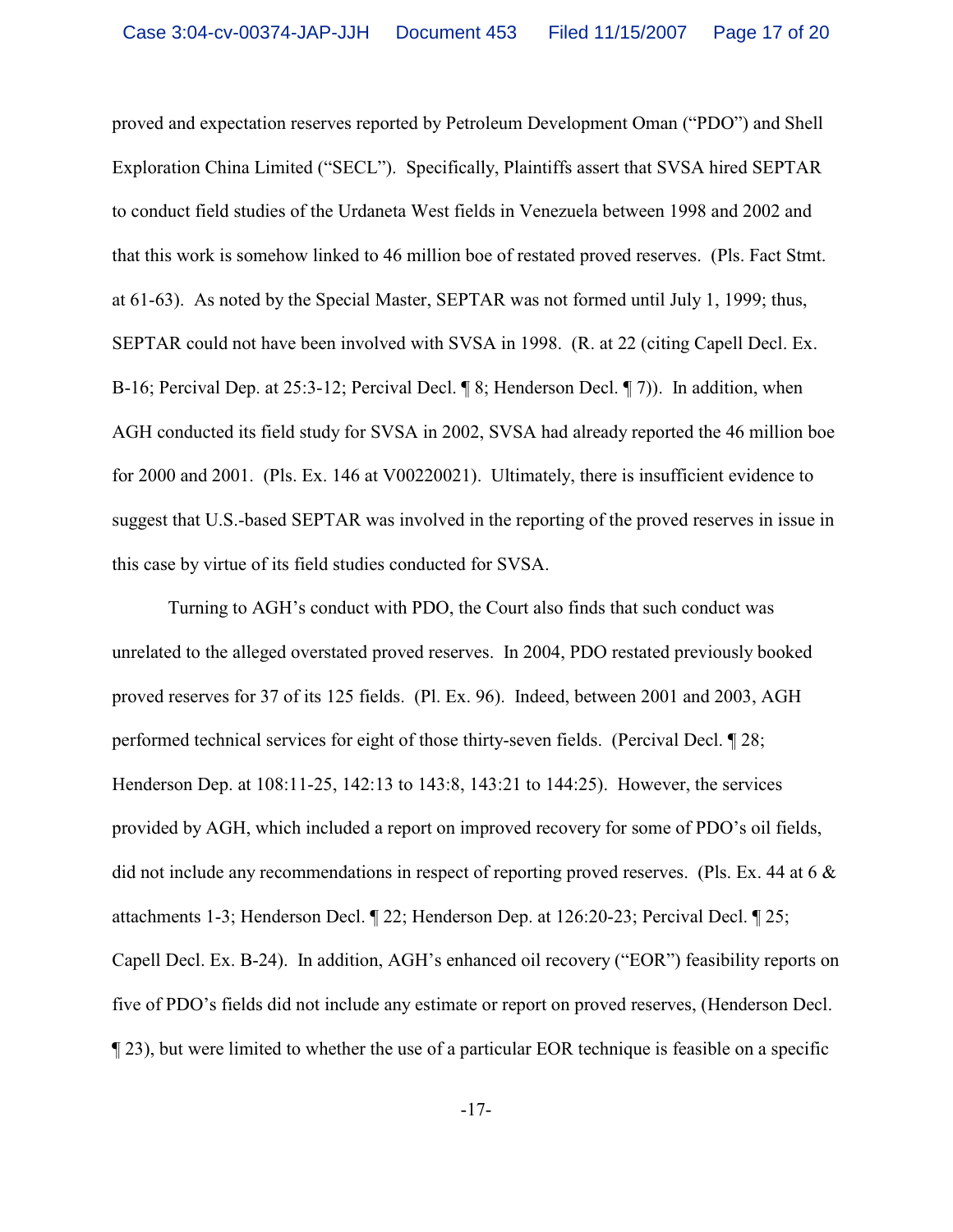field, (Henderson Decl. ¶¶ 23-24; Henderson Dep. at 157:9-13). Also, there is nothing to suggest that AGH's assistance to PDO in creating reservoir models of three PDO fields involved reserves estimates or PDO's booked proved or expectation reserves.

Next, the Court rejects Plaintiffs' contention that AGH was involved in approximately one million boe that SECL restated. (R. at 22). As found by the Special Master, "[t]he proofs show that[,] while AGH performed 'petroleum engineering work,' its work for any [OU] never involved estimating or reporting proved reserves." (R. at 22 (citing Percival Decl. ¶ 30; Henderson Decl.  $\P$  19)). Ultimately, SECL, not AGH, was responsible for reporting its reserves to Shell EP in the Netherlands. (Barendregt Decl. ¶ 18). Because there is insufficient evidence to suggest that SDS or SEPTAR, through either SEM or GIS's sub-clusters AGI and AGH, engaged in conduct relating to the recategorized proved reserves, the Court adopts the Special Master's conclusion that neither of those U.S.-based organizations "acted so as to commit and/or further fraud on the Non-U.S. Purchasers." (R. at 15).

Lastly, Plaintiffs allege that Shell engaged in sufficient conduct within the United States through GRA's audits performed within the United States during the Class Period and through the actions of Rodney Sidle ("Sidle"), the Reserves Manager of SEPCo from 1999 to 2004. (Pls. Fact Stmt. at 4-5; Pls. Rebuttal Facts at 9-10, 12). Indeed, the GRA performed six audits from the Houston office, using SDS's technical data. (Barendregt Decl. ¶¶ 17, 19, 21). Two of those six audits were for SNEPCO and SDAN. However, there is no proof that any of the audits added to or furthered any alleged fraud. In fact, the GRA's SNEPCO audit in 2002 resulted in a recommendation that SNEPCO reduce some of its reported proved reserves. (Pls. Ex. 88). In respect of Sidle, the Court, like the Special Master, finds that he could not have participated in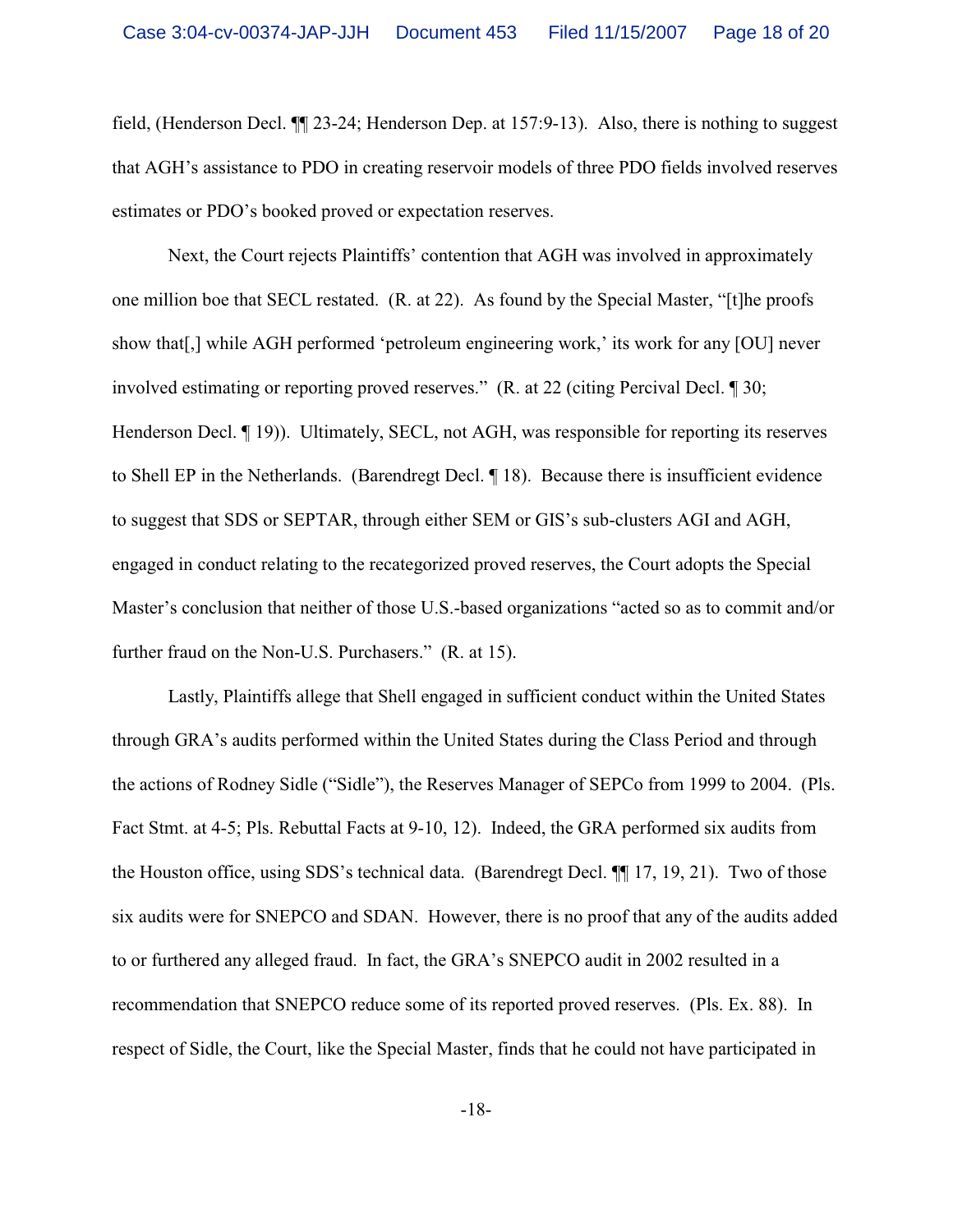the booking of the proved reserves that were later reclassified because SEPCo did not restate any proved reserves during the Class Period. (Cooper Decl. ¶ 72). Further, Sidle did not control the reporting of proved reserves, or ARPR submissions, by any Shell OU other than those that were part of SEPCo. (Sidle Decl. ¶¶ 25-26). Sidle's roles as a member to various committees within Shell and his knowledge of SEC reserves reporting requirements do not suggest that he "was a vital participant in the events leading to the Recategorization[,]" as alleged by Plaintiffs. (Pls. Rebuttal Facts at 11). Thus, the Court agrees with the Special Master's conclusion that Plaintiffs have not met their burden of showing that "Sidle's conduct played sufficient part in the allegedly fraudulent scheme[.]" (R. at 24).

Considering all of Plaintiffs' factual submissions to the Special Master, the Court, like the Special Master, finds that Plaintiffs have not shown that Shell engaged in conduct that amounted to more than mere preparatory acts in furtherance of the alleged fraud as to the Non-U.S. Purchasers. As a result, the Court holds that there is insufficient evidence to show that Shell's "conduct occurring within the borders of this nation was essential to the plan to defraud [the Non-U.S. Purchasers]." *Kasser*, *supra*, 548 F.2d at 115. The Court also emphasizes that this holding does not leave the Non-U.S. Purchasers without an alternative recourse to address their alleged injuries. Significantly, the Non-U.S. Purchasers can seek recovery through the Settlement Agreement entered into before the Amsterdam Court of Appeals or through procedures available within their respective jurisdictions. Therefore, the result reached here does not prejudice the Non-U.S. Purchasers and ultimately serves to preserve "the precious resources of the United States courts[.]" *Alfadda*, *supra*, 935 F.2d at 478.

# **III. CONCLUSION**